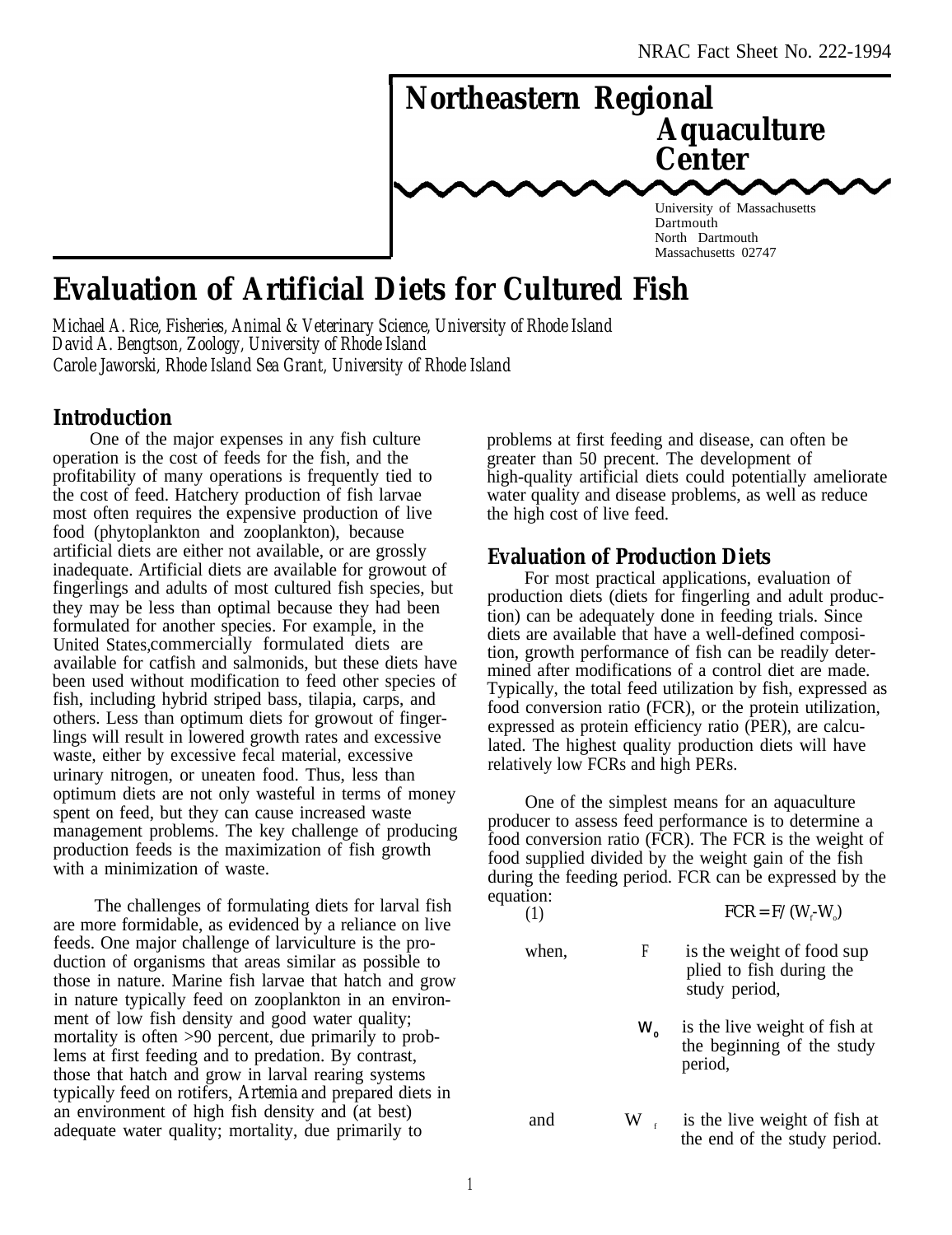Example: A fish pond operator starts with 1,000 day for 6 months when they are harvested at a final average weight of 900g each, but there has been 2 percent mortality. The aggregate W<sub>r</sub> would be:  $PER = (882kg - 200kg)/(1,274kg \times 0.35) = 1.53$ 

1,000-  $(1,000 \times 0.02) = 980$  fish x  $900g = 882kg$ 

Then, the FCR would be:

 $FCR = 1274kg/(882kg - 200kg) = 1.87$ 

A very important factor to remember when FCRs are compared is that they are based on the *wet* weight of the feed. Different feeds may have very different moisture levels. For example, a dry catfish production diet may have a moisture content of around 10 percent, whereas a semi- moist diet for sea bass may have a moisture content of over 60 percent. Moisture does not contribute to the growth of fish, but does add a bias to the FCR values. Thus, if comparisons are made between two or more diets, it is often useful to calculate the FCR on a *dry* weight basis. To make this easier, it is important to know the percent of moisture and dry weight in both your feeds and fish.

High protein ingredients are frequently the most expensive components of artificial diets. Consequently, feeding a diet too high in crude protein will not only be wasteful in terms of cost, but excess excretory nitrogen resulting from the breakdown of protein for energy metabolism may be a stressor to the fish. One means for determining the optimum level of protein in a selected feed is to compare the protein efficiency ratios (PER) of different feeds fed to fish. PER is the weight gain of fish divided by the dry weight of protein in the feed. An equation describing PER would be:

| (2)   | $PER = (Wf-W0)/F x p$                                     |
|-------|-----------------------------------------------------------|
| when, | F is the weight of feed<br>supplied over the test period, |

and p is the fraction of crude protein weight in the feed,

For example, if the percentage of crude protein in the feed from the above example were 40 percent, the PER over the 6 month growth period would be:

PER = 
$$
(882\text{kg} - 200\text{kg})/(1,274\text{kg} \times 0.4) = 1.34
$$

fingerlings at an average weight of 200g each. The Now, if a feed were chosen with the reduced crude aggregate  $W<sub>a</sub>$  is 200 kg. The fish are fed 7g food/fish/ protein content of 35 percent and the fish growth is the protein content of 35 percent and the fish growth is the same, the PER would be:

The amount of food supplied would be: The PER values are reduced when protein levels in the feed are either insuffient or are in excess. Opti-7g/day/fish x 182 days x 1,000 fish= l,274kg mum protein content in fish feeds is species specific and occurs when PER is maximized.

#### **Evaluation of Larval Diets**

Diets for larval fish are notoriously difficult to evaluate because there are no completely defined artificial diets that are adequate for fish growth. Larval fish producers are currently reliant upon live feeds, so active work with artificial diets is largely confined to the research community. A comprehensive evaluation of an artificial diet only begins with a well-controlled experiment to compare survival, growth, and perhaps other indicators (e.g., stress/activity tests) of the larvae to those obtained with live food (either rotifers, *Artemia* or natural zooplankton). If equivalency is not obtained, one then needs to investigate the causes of the deficiency, realizing that those causes may not even be in the formulation of the diet. Two basic categories of research are required: 1) research on the physical and chemical state of the diet in the water column; 2) re search on the physiological and biological requirements of the larvae. Two special caveats should be noted here: 1) all research should be conducted, and the results expressed, relative to live food; and 2) if the artificial diet happens to be microncapsulated, it is necessary to investigate deficiencies in the diet and the microcapsule separately. One way to study the microcapsule separately is to microencapsulate live food, as Leibovitz (1991) has done with *Artemia* nauplii.

#### **Diets in the Water Column**

After they are introduced into the water column, diets should remain both available and palatable to the larvae without leaching significant amounts of nutrients. Ideally, the diet should be neutrally buoyant; but in practice, this is very difficult to achieve. Many sinking diets can be kept in the water column with sufficient aeration, but the aeration levels required may be detrimental to the larvae due to the excessive agitation. Estimation of the availability of the diet to the larvae is possible even without the larvae in the system simply by measurement of the residence time of the diet: 1) at the surface; 2) in the water column; and 3) at the bottom. For example, Leibovitz (1991) quantified the percentages of diet particles (microencapsulated *Artemia* nauplii) at each of the three locations over an 8-hour period to demonstrate that they spent 2-4 hours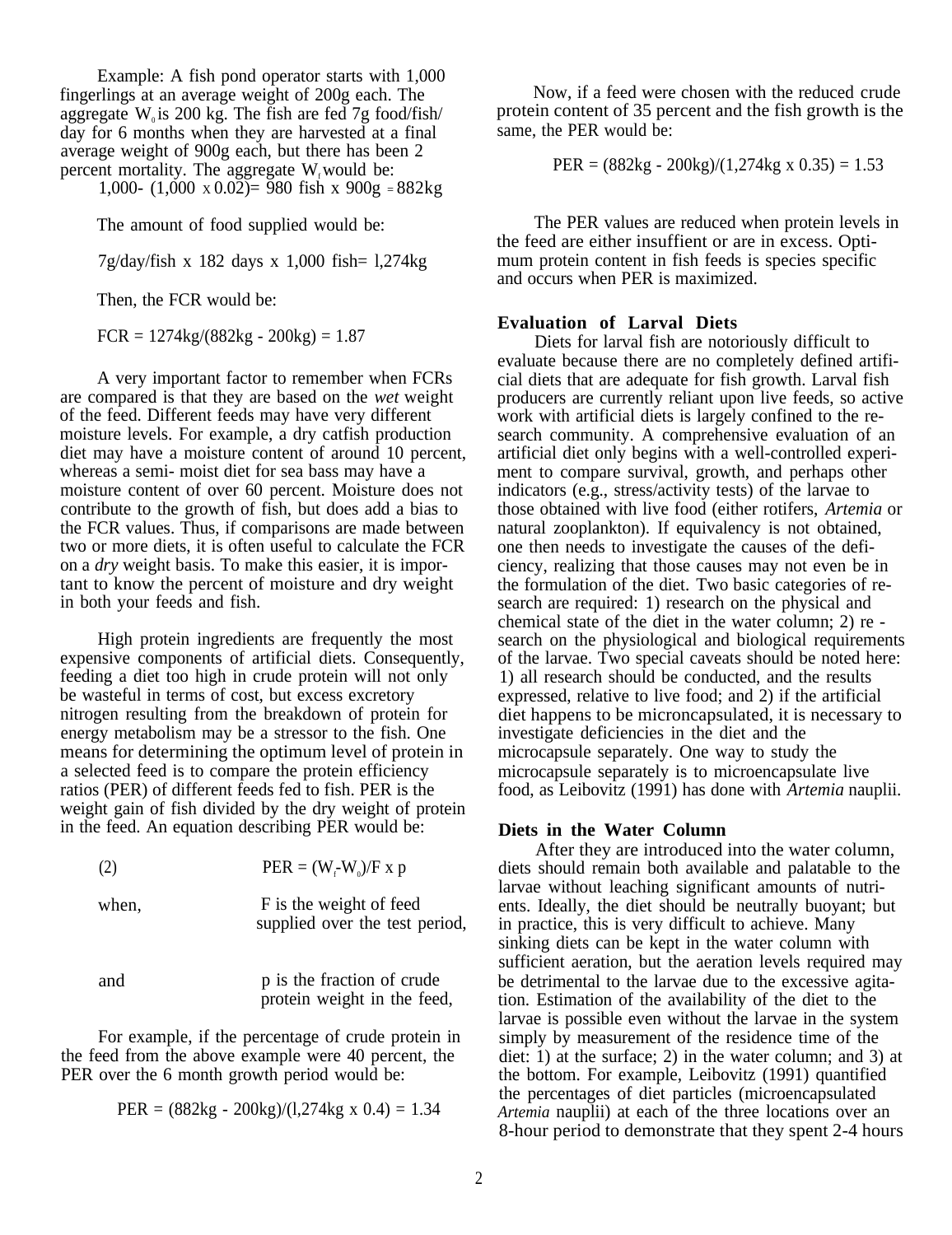at the surface, 1-2 hours in the water column, and the remainder at the bottom.

Leaching of essential nutrients from larval diets has long been considered a serious problem, with water soluble vitamins being the most susceptible (Meyers 1979). Microencapsulated and microbound diets can help to overcome leaching, but the diets should still be analyzed to determine the extent of the problem in a comprehensive examination scheme. The degree of leaching can be determined by chemical analyses for various substances conducted either on the diet particles recovered from the water at various time intervals, or on the water itself, or on both. For example, Leibovitz (1991) showed that microencapsulated *Arternia* exhibited no significant change in proximate composition after 2 hours in seawater. The simplest determination of leaching includes simply the measurement of dry weight of particles recovered from the water at various time intervals.

Palatability can be determined by the rate of the rate of ingestion of feed particles by larvae. Simple visual observations can be useful, provided that the larvae and particles are large enough to be seen with the naked eye. Alternatively, larvae can be videotaped to record the number of strikes at prey (or particles), number of successful ingestions, and number of rejections. The recent use of image analysis to determine number of prey remaining in a bowl with predator(s) at frequent time intervals (Letcher 1990) could be adapted for palatability determinations, but has so far been attempted only with live *Artemia* as prey.

# **Determining Digestive Capabilities and Nutritional Requirements of Larvae**

The digestive capabilities and dietary requirements of the larvae can best be determined through a combination of biochemical, physiological, and morphological studies. Perhaps the greatest challenge to larval fish nutritionists is the integration of information from those studies in the formulation of adequate artificial diets. Some approaches to estimation of the nutritional requirements of a given species have included biochemical analyses of: 1) yolk material in eggs of that species; 2) zooplankton on which the species feeds, or 3) *Artemia* (Leibovitz et al. 1987). Estimation of the physiological capabilities of larvae have included studies of the development of digestive enzyme production (e.g., Baragi and Level 1986) and determinations of the pH of the digestive tract in which the enzymes must function (e.g., Buddington 1985). Of particular value are those studies that locate the portions of the digestive tract responsible for the addition of specific enzymes through histochemical means (e.g., Segner et al. 1989). The relative roles of exogenous and endogenous enzymes in the digestion of live vs. artificial food in the larval fish digestive tract has been studied and debated for years (Dabrowski and Glogowski 1977a, 1977b); however, the addition of digestive enzymes to artificial diets has had varying degrees of success/failure (Dabrowski and Glogowski 1977c; Dabrowska et al. 1979; Lauff and Hofer 1984; Tandler and Kolkovsky 1991).

Morphological studies of development of larvae include histological and histochemical methods with light, scanning electron and transmission electron microscopy. In the context of determination of larval capabilities for utilization of artificial diets, the most useful studies include examination of sensory apparatus (e.g., taste buds) (Appelbaum et al. 1983), the alimentary canal (especially the mucosal epitheliums) (e.g., Kjorsvik et al. 1991; Verreth et al. 1992), the liver and pancreas (Alami-Durante 1990). Larval fish are characterized by significant uptake of nutrients by the hindgut epithelial cells and intracellular digestion in the supranuclear vacuoles of those cells (Iwai and Tanaka 1968; Watanabe 1984). Any morphological examination of fish larvae by researchers should emphasize the development of hindgut epitheliums.

Once the diet is ingested, the digestion, absorp tion, and assimilation of the food can be studied using fluorescence, radiolabeling, and/or histological methods. Walford et al. (1991) and Walsh et al. (1987) have used fluorescence methods to follow particles passing through the larval fish digestive tract, particularly noting time of passage and bottlenecks to passage. Determination of assimilation efficiency with radiolabeled carbon has long been practiced with larval fish fed live food (e.g., Boehlert and Yoklavich 1984), but has recently been used also to compare uptake of artificial and live diets (Tandler and Kolkovsky 1991). Assimilation effiency data, when combined with data on rates of ingestion of live vs. artificial diets, can provide valuable insight into artificial diet deficiencies (e.g., to what extent reduced growth is due to reduced ingestion vs. reduced digestibility). Whereas fluorescence and radiolabeling studies are most useful in estimating process rates for the whole organism, histological studies are most useful in identifying specific digestion and absorption sites within the digestive tract. Bengtson (1993) and Bengtson et al. (1993) have studied uptake of live vs. artificial food by examination of mucosal epitheliums in larval fish. By sampling larvae at time intervals after a single feeding and examining histological sections, one can follow the passage of particles through the digestive tract and answer the question: Are there differences in the digestion and absorption of live vs. artificial diets? Larval striped bass appear to absorb all of the nutrients